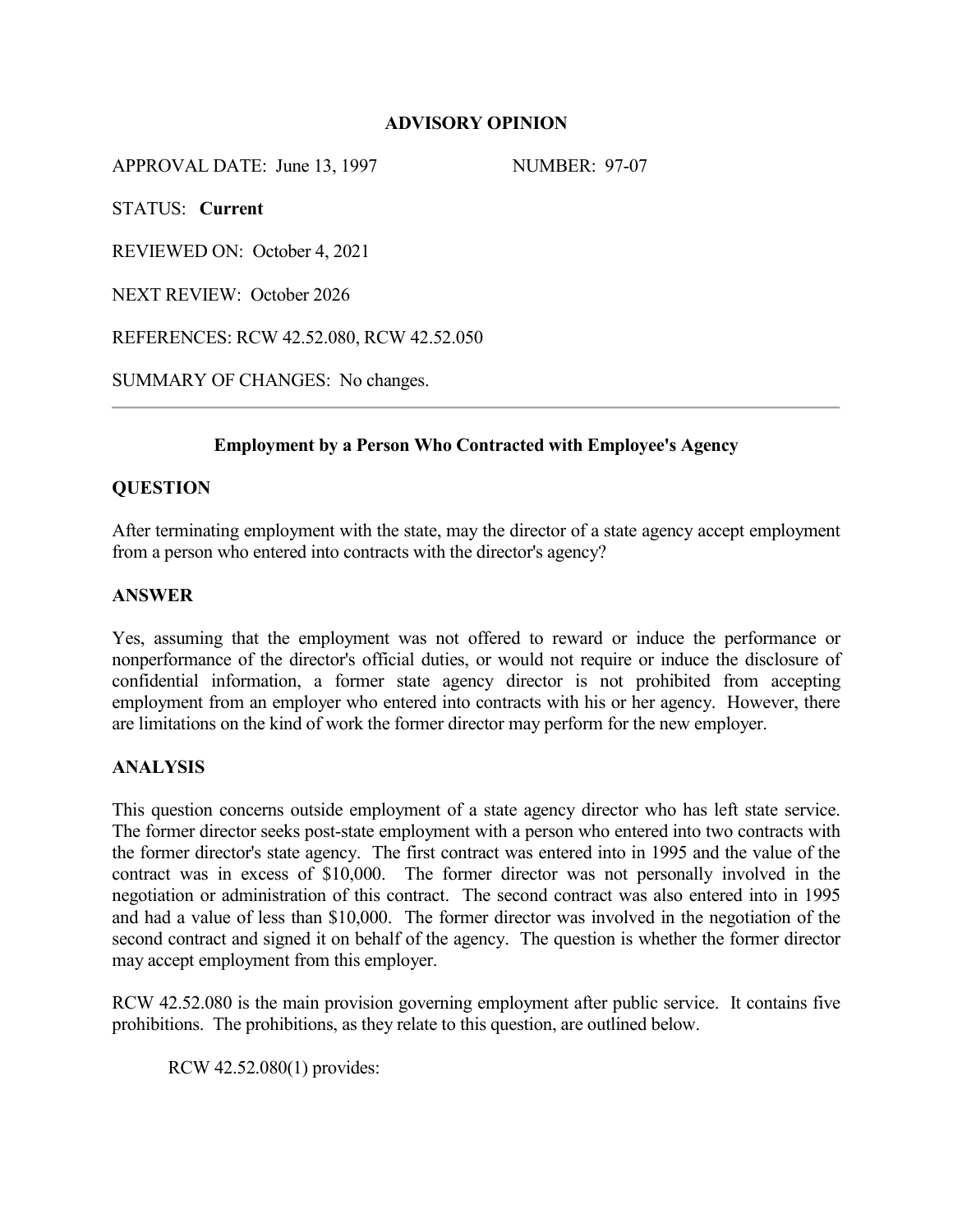from the date of termination of state employment, accept employment or receive compensation from an employer if:

 (a) The officer or employee, during the two years immediately preceding termination of state employment, was engaged in the negotiation or administration on behalf of the state or agency of one or more contracts with that employer and

No former state officer or state employee may, within a period of one year was in a position to make discretionary decisions affecting the outcome of such negotiation or the nature of such administration;

 (b) Such a contract or contracts have a total value of more than ten thousand dollars; and

 (c) The duties of the employment with the employer or the activities for which the compensation would be received include fulfilling or implementing, in whole or in part, the provisions such a contact or contracts. This subsection shall not be construed to prohibit a state officer or state employee from accepting employment with a state employee organization.

RCW 42.52.080(1) does not prohibit a former state officer or employee from working for any particular employer, but it does limit the kind of work that can be performed. Thus, the fact that a prospective employer entered into contracts with the former director's agency does not prohibit the former director from being employed by that employer. However, RCW 42.52.080(1)(c) generally would not permit the former director to perform duties for the new employer that would involve fulfilling or implementing the contracts with his or her former agency, or supervising or controlling actions taken to fulfill or implement those contracts.

In this case, however RCW 42.52.080(1) would not prevent the former director from fulfilling or implementing either contract for the new employer because the statute does not apply to the situations described in the Question.

With regard to the first contract, the former director did not negotiate or administer the contract. Though the agency director was in a position to make discretionary decisions affecting the outcome of such negotiations or the nature of such administration, this, by itself, does not violate RCW 42.52.080(1)(a) which applies to an officer or employee who

engaged in the negotiation or administration on behalf of the state or agency of one or more contracts with that employer and was in a position to make discretionary decisions affecting the outcome of such negotiation or the nature of such administration.

(emphasis added)

The use of the word "and" indicates that RCW 42.52.080(1) applies when an officer or employee is *both* engaged in negotiations or administration *and* is in a position to make discretionary decisions. Since the former director did not engage in negotiation or administration of the first contract, RCW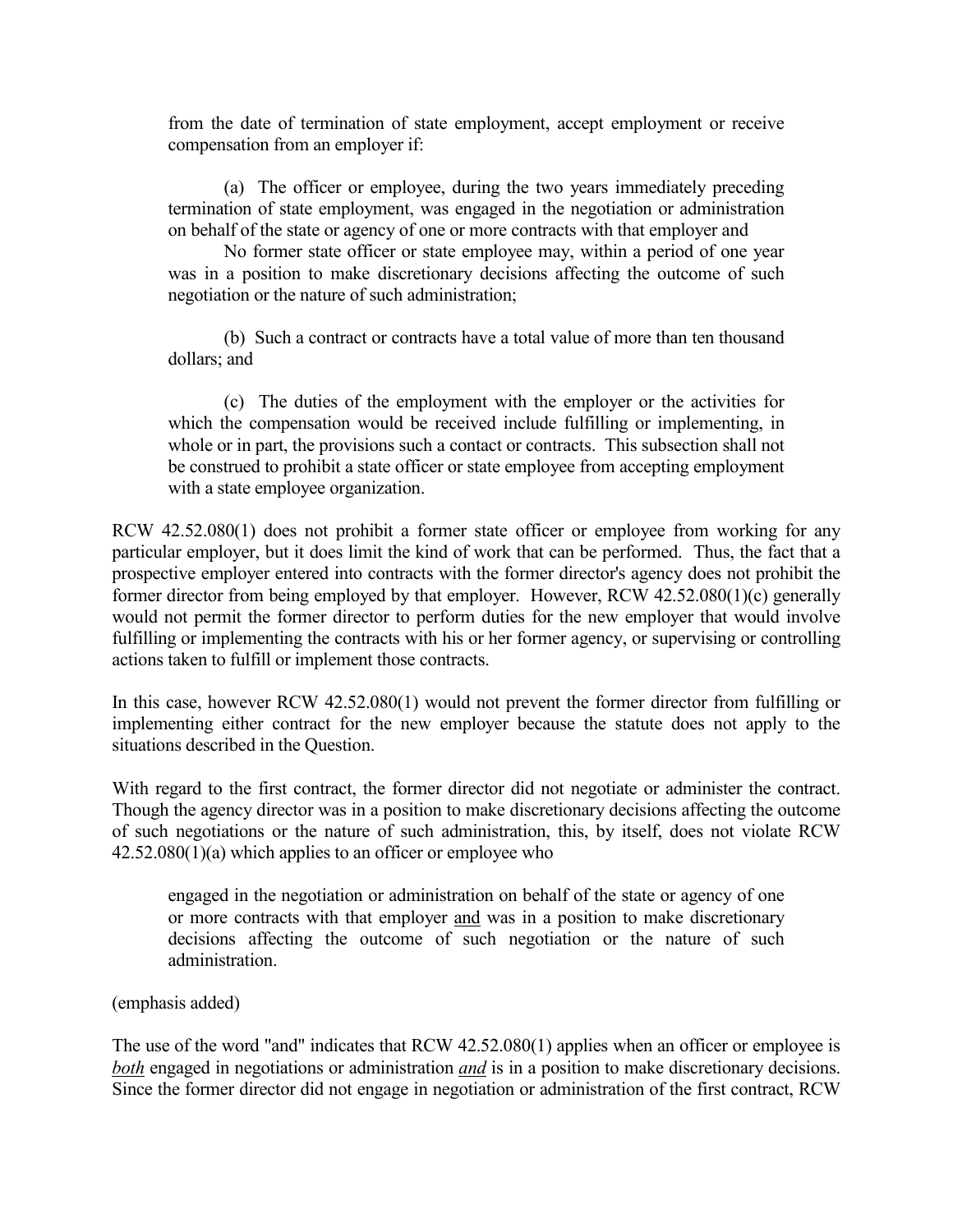42.52.080(1) does not apply.

Turning to the second contract, the former director was involved in both the negotiation of the contract and was in a position to make discretionary decisions about the contract. Since the former director was doing both, RCW 42.52.080(1)(a) applies. Although the former director meets the requirements of RCW 42.52.080(1)(a), the limitation in RCW 42.52.080(1) does not apply because the value of the contract was less than \$10,000 as required by RCW 42.52.080(1)(b).

If the value of the second contract had been in excess of \$10,000, the former director would have been subject to the prohibitions in RCW 42.52.080(1) because the requirements of both RCW 42.52.080(1)(a) and (b) would have been met *and* the contract occurred during the two years immediately preceding the termination of state employment.

The next limitation is set out in RCW 42.52.080(2) which provides:

No person who has served as a state officer or state employee may, within a period of two years following the termination of state employment, have a direct or indirect beneficial interest in a contract or grant that was expressly authorized or funded by specific legislative or executive action in which the former state officer or state employee participated.

This provision would not limit employment with a particular employer, unless we conclude that a former state officer or employee has a beneficial interest in any contract between a new employer and a state agency.

In our view, this is not a proper interpretation of RCW 42.52.080(2). The term beneficial interest is defined in RCW 42.52.010(3) which provides in part: "'Beneficial interest' has the meaning ascribed to it under the Washington case law." In Christiansen v. Department of Social Security, 15 Wn.2d 465, 467, 131 P.2d 189 (1942), the court defined beneficial interest as the "profit, benefit, or advantage resulting from a contract, or the ownership of an estate as distinct from the legal ownership or control." In the case of a contract with the state, the profit, benefit, and advantage of the contract runs to the employer who entered into the contract. As a general matter, employees are not beneficially interested in the contracts of their employer.

Of course, this result depends on the arrangements between the former state officer or employee and the new employer. For example, if the new employer was a partnership and the officer or employee was going to become a partner rather than an employee, the result would be different. A partner would probably have at least an indirect right to profit, benefit, or advantage from a contract between the partnership and the state. There also might be a different result if the former director's compensation was directly connected to the contract. However, if the former director is simply an employee of the new employer with no special rights to receive profit, benefit, or advantage from any contract with the state, RCW 42.52.080(2) would not prohibit the employment.

The next two restrictions on employment after the termination of state service are RCW 42.52.080(3) and (4).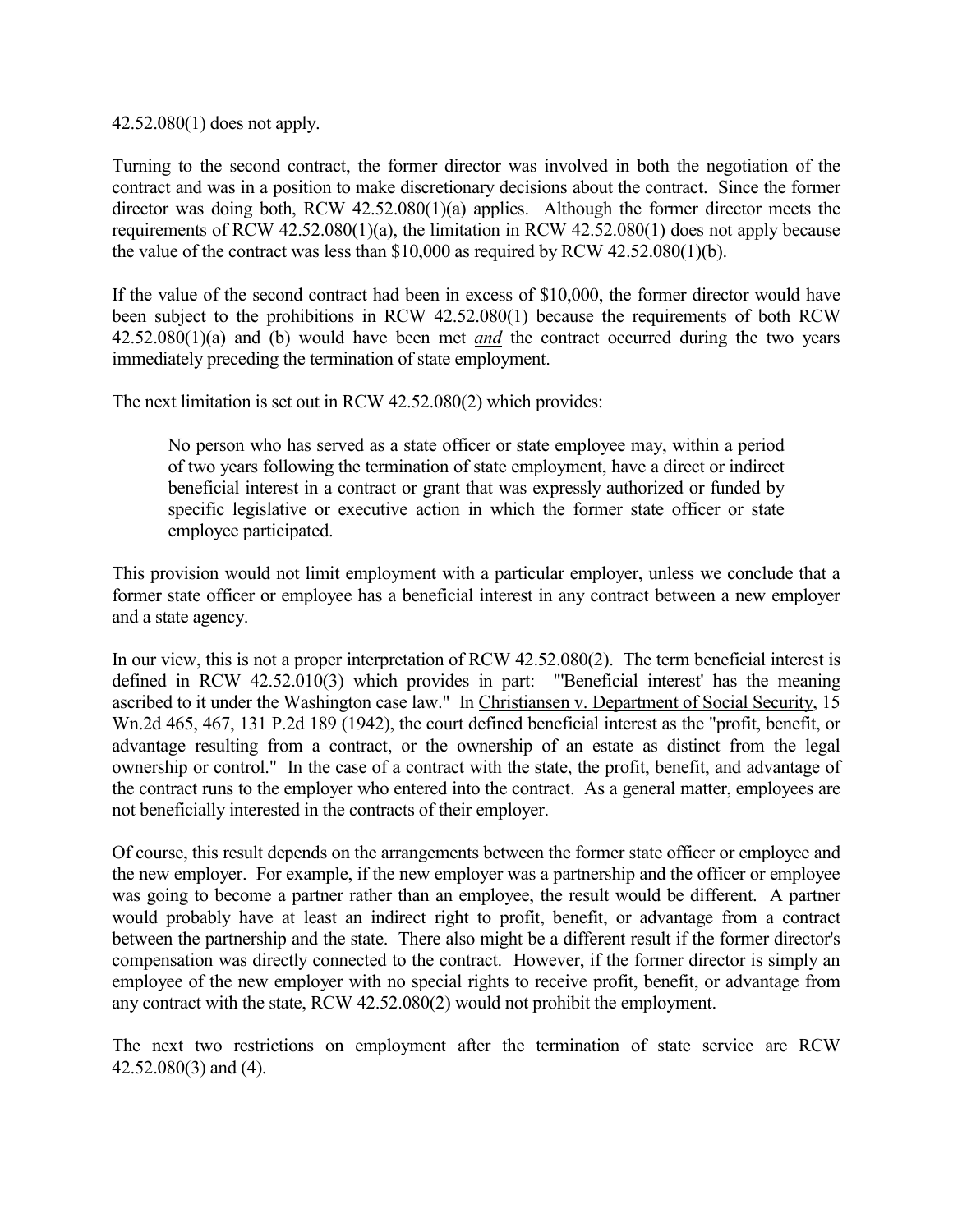RCW 42.52.080(3) provides:

No former state officer or state employee may accept an offer of employment or receive compensation from an employer if the officer or employee knows or has reason to believe that the offer of employment or compensation was intended, in whole or in part, directly or indirectly, to influence the officer or employee or as compensation or reward for the performance or nonperformance of a duty by the officer or employee during the course of state employment.

## RCW 42.52.080(4) provides:

No former state officer or state employee may accept an offer of employment or receive compensation from an employer if the circumstances would lead a reasonable person to believe the offer has been made, or compensation given, for the purpose of influencing the performance or nonperformance of duties by the officer or employee during the course of state employment.

These two provisions do prohibit employment by a specific employer under specific factual circumstances. RCW 42.52.080(3) applies if the former state officer or employee knows or has reason to believe that the employment is offered to influence or reward the performance or nonperformance of his or her official duties. RCW 42.52.080(4) imposes a similar restriction, but the standard is whether the circumstances would lead a reasonable person to believe that employment is offered to reward or influence. The application of these provisions depends on the specific facts surrounding the post-state employment which cannot be resolved in an advisory opinion.

The last restriction is in RCW 42.52.080(5), which provides:

No former state officer or state employee may at any time subsequent to his or her state employment assist another person, whether or not for compensation, in any transaction involving the state in which the former state officer or state employee at any time participated during state employment. This subsection shall not be construed to prohibit any employee or officer of a state employee organization from rendering assistance to state officers or state employees in the course of employee organization business.

RCW 42.52.080(5) does not limit employment with a particular person but, it does limit the duties that can be performed. The issue is whether a contract between a state agency and a person is a transaction involving the state. The term "transaction involving the state" is defined in RCW 42.52.010(21)(a) as follows:

"Transaction involving the state" means a proceeding, application, submission, request for a ruling or other determination, contract, claim, case, or other similar matter that the state officer, state employee, or former state officer or state employee in question believes, or has reason to believe:

(i) Is, or will be, the subject of state action; or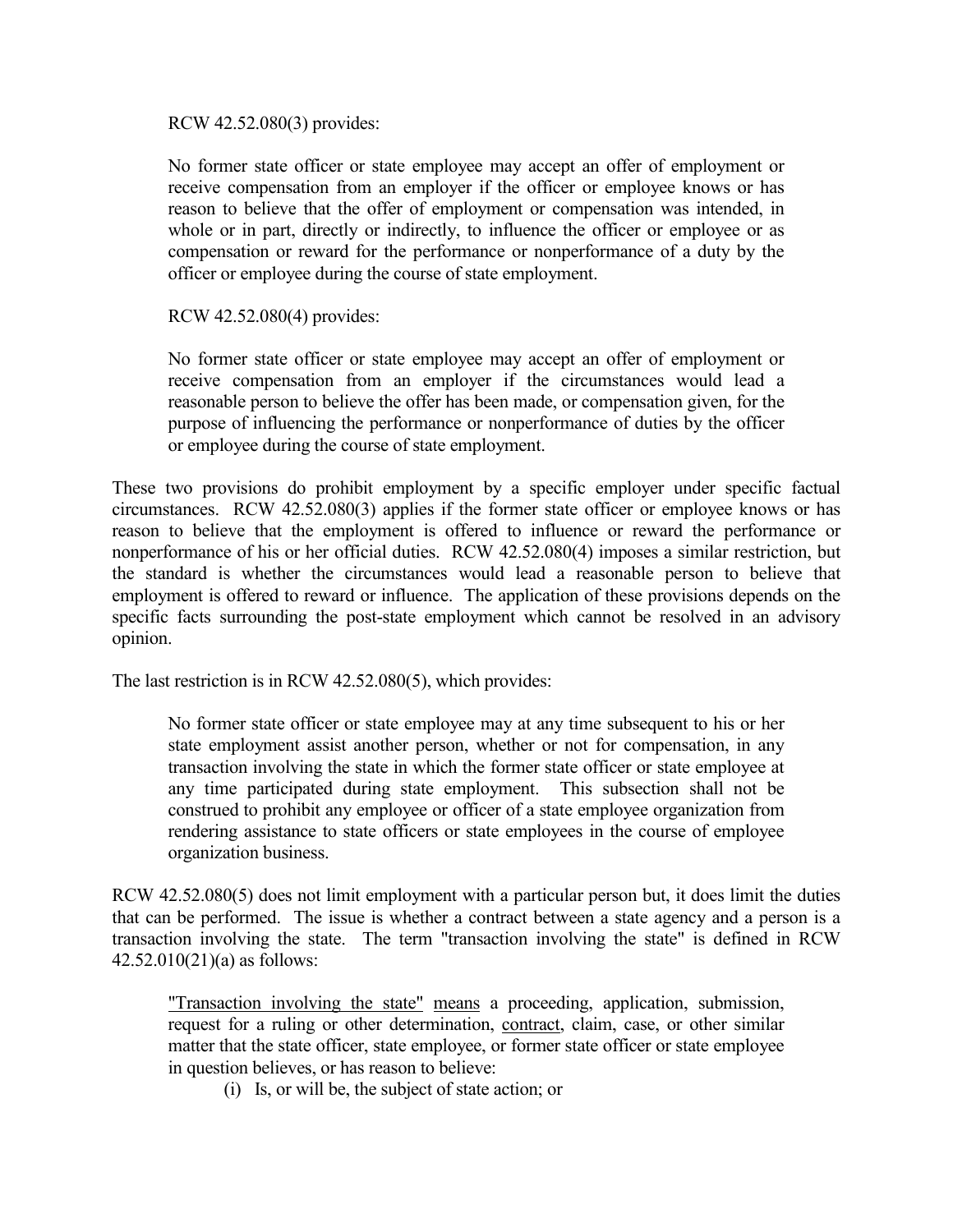- (ii) Is one to which the state is or will be a party; or
- (iii) Is one in which the state has a direct and substantial proprietary interest.

(emphasis added)

This is a very broad definition which specifically includes contracts. Accordingly, we conclude that a contract between the state and a person is a transaction involving the state. The prohibition in RCW 42.52.080(5) applies if a state officer or employee participates in the transaction. RCW 42.52.010(13) defines participate as follows:

"Participate" means to participate in state action or a proceeding personally and substantially as a state officer or state employee, through approval, disapproval, decision, recommendation, the rendering of advice, investigation, or otherwise but does not include preparation, consideration, or enactment of legislation or the performance of legislative duties.

As applied to the contracts in this opinion, the former agency director participated in the second contract because the director was involved in the negotiation of the contract and signed it on behalf of the agency. On the other hand, the director did not participate in the first contract because the director was not involved with any of the decisions that were made with regard to that contract. Thus, the former director may not work for the new employer on the second contract because it is a transaction involving the state in which the former director participated. The ban does not apply to the first contract because the former director did not participate in that contract.

There is one other provision of the ethics law that limits post-state employment: RCW 42.52.050 deals with confidential information and provides in part:

(1) No state officer or state employee may accept employment or engage in any business or professional activity that the officer or employee might reasonably expect would require or induce him or her to make an unauthorized disclosure of confidential information acquired by the official or employee by reason of the official's or employee's official position.

(2) No state officer or state employee may make a disclosure of confidential information gained by reason of the officer's or employee's official position or otherwise use the information for his or her personal gain or benefit or the gain or benefit of another, unless the disclosure has been authorized by statute or by the terms of a contract involving (a) the state officer's or state employee's agency and (b) the person or persons who have authority to waive the confidentiality of the information.

(3) No state officer or state employee may disclose confidential information to any person not entitled or authorized to receive the information.

RCW 42.52.050(1) prohibits a state officer or employee from accepting employment if it might reasonably require or induce the officer or employee to disclose confidential information. This